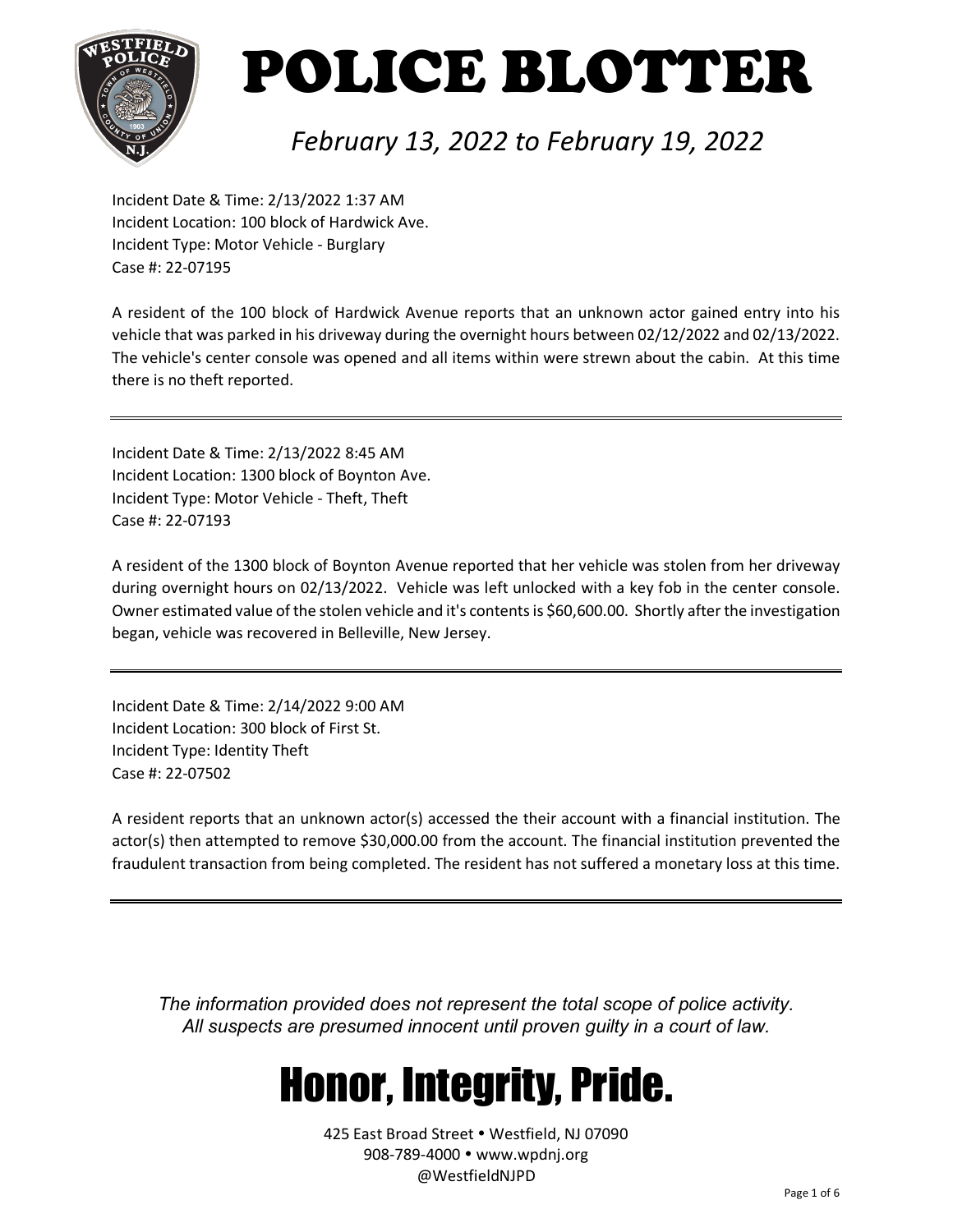

### *February 13, 2022 to February 19, 2022*

Incident Date & Time: 2/14/2022 3:20 PM Incident Location: Summit Ct. Incident Type: Fraud Case #: 22-07072

A resident of Summit Court reported an incident of fraud which occurred in January of 2022. According to the victim an unknown person(s) opened a T-Mobile account in his name and purchased several phones totaling a debt of \$5,340.54.

Incident Date & Time: 2/14/2022 10:10 PM Incident Location: 100 block of Harrow Rd. Incident Type: Motor Vehicle - Burglary Case #: 22-07383

A resident of the 100 block of Harrow Road reported being the victim of a motor vehicle burglary. The resident stated at an unknown time between 2/12/2022 and the time of this report an unknown person entered his vehicle which was parked in his driveway. The suspect removed one iPhone and approximately \$10.00 in change.

Incident Date & Time: 2/14/2022 10:15 PM Incident Location: Windsor Ave. Incident Type: CDS, DUI Case #: 22-07384 Arrestee: Cogdell, Jyoron, 26, Westfield

On 2/14/2022 at 2215 hours Officers Swiderski and J. Johnson responded to Windsor Avenue on a report of a suspicious vehicle illegally parked with the driver asleep at the wheel. The driver, Jyoron Cogdell was located and arrested for Driving While Intoxicated as well as Possession CDS pursuant to an on scene investigation. He was released on his own recognizance with a mandatory Union County Superior Court date of 4/1/2022.

*The information provided does not represent the total scope of police activity. All suspects are presumed innocent until proven guilty in a court of law.*

## Honor, Integrity, Pride.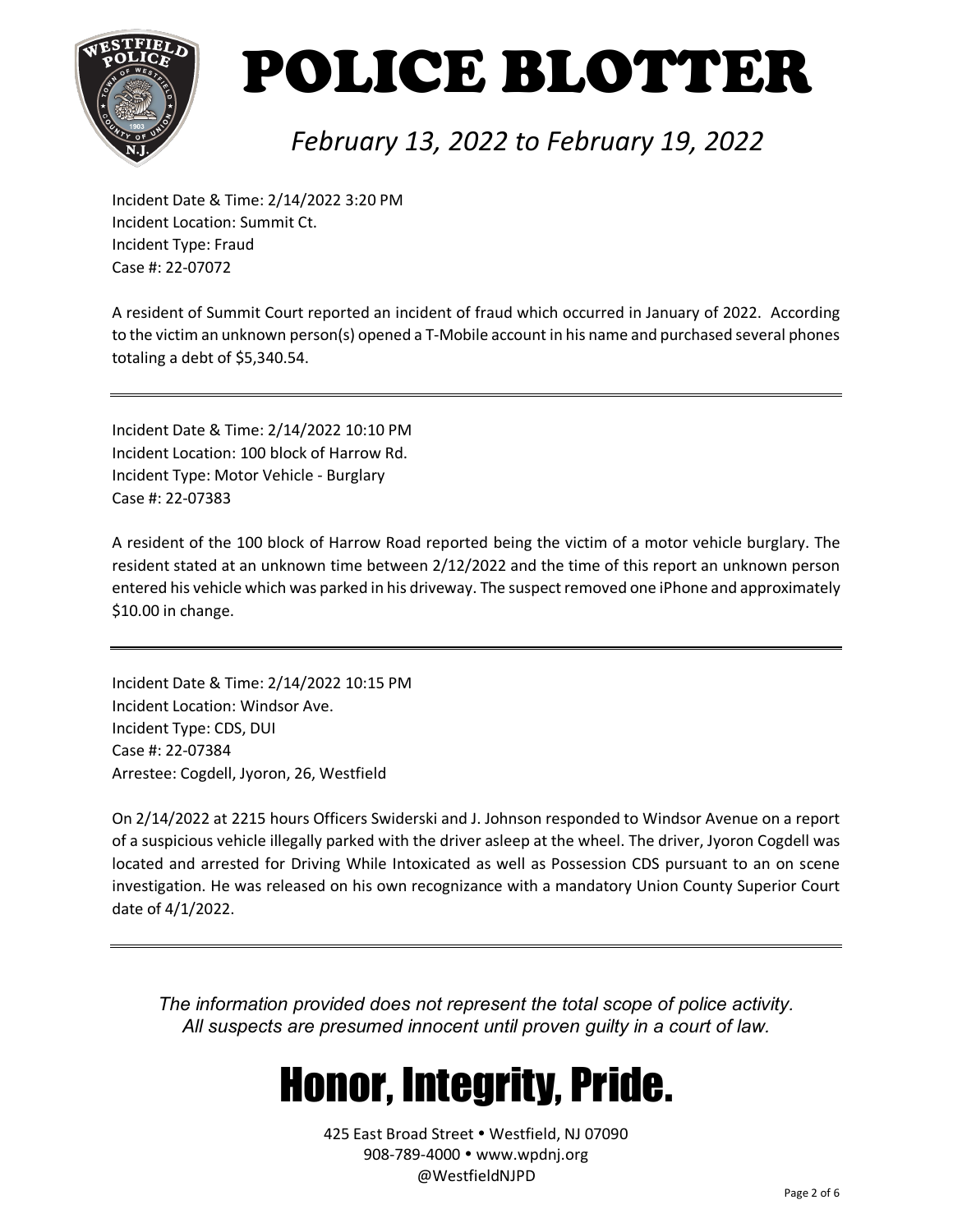

### *February 13, 2022 to February 19, 2022*

Incident Date & Time: 2/16/2022 9:17 AM Incident Location: 1300 block of Boyton Ave. Incident Type: Identity Theft Case #: 22-07623

A resident reports that two separate accounts with financial institutions were opened fraudulently using her identity. The resident indicated that she did not authorize anyone to open these accounts on her behalf. The resident has suffered no monetary loss.

Incident Date & Time: 2/16/2022 12:17 PM Incident Location: Genesee Trail Incident Type: Identity Theft Case #: 22-07654

A resident reports that unknown actor(s) established a checking account at a financial institution in their name. The resident stated that they are unaware who opened the account without their authorization or what information was used to open the account. The victim reports no financial loss at this time.

Incident Date & Time: 2/16/2022 5:09 PM Incident Location: 100 block of Central Ave. Incident Type: Theft Case #: 22-07702

A victim reported a theft from an establishment located on the 100 block of Central Avenue. The victim stated that at approximately 1600 hours on February 16, 2022, she had left her cross bag containing a wallet with between \$200.00 and \$300.00 on the table of the establishment. Upon her return, someone had stolen her cross bag. The approximately total of the item taken was \$370.00.

*The information provided does not represent the total scope of police activity. All suspects are presumed innocent until proven guilty in a court of law.*

## Honor, Integrity, Pride.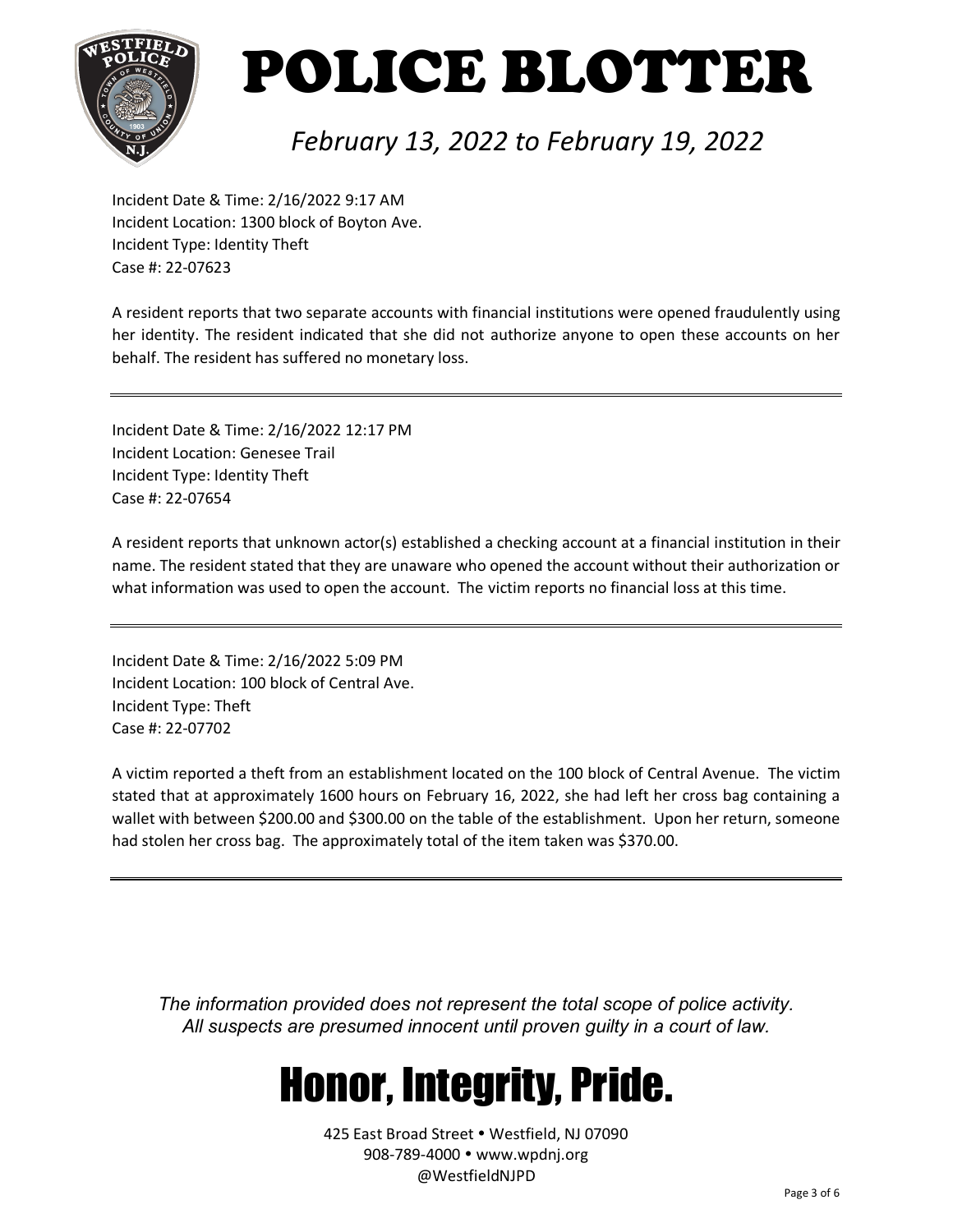

#### *February 13, 2022 to February 19, 2022*

Incident Date & Time: 2/16/2022 7:33 PM Incident Location: 400 block of Channing Ave. Incident Type: Fraud, Identity Theft Case #: 22-07728

A resident of the 400 block of Channing Avenue reports that she had received her monthly bank statement and that the available balance appeared to be wrong. She contacted her banking institution and was advised that two accounts were opened with her information. The monetary loss of the victim was approximately \$57,410.61.

Incident Date & Time: 2/17/2022 6:08 PM Incident Location: 500 block of Carleton Rd. Incident Type: Fraud Case #: 22-07928

A resident of the 500 block of Carleton Road reported that he received a fraudulent check in the amount of \$21,850.00 in the mail for a vehicle, described as a white-colored 2001 GMC box truck, he had attempted to sell online. The resident stated that he made contact with a bank institution, which confirmed that the check was in fact fraudulent. The resident did not suffer any monetary loss at this time.

Incident Date & Time: 2/17/2022 8:30 PM Incident Location: 800 block of Sherbrook Dr. Incident Type: Suspicious Incident / Person / Vehicle Case #: 22-08001

A resident of the 800 block of Sherbrook Drive reported a suspicious person, described as a white female approximately 12-13 years of age, approached his residence and indicated that she was with a construction company. She was inquiring about the roof and windows of the residence. The resident stated that he told her that he was not interested and she left the area.

*The information provided does not represent the total scope of police activity. All suspects are presumed innocent until proven guilty in a court of law.*

## Honor, Integrity, Pride.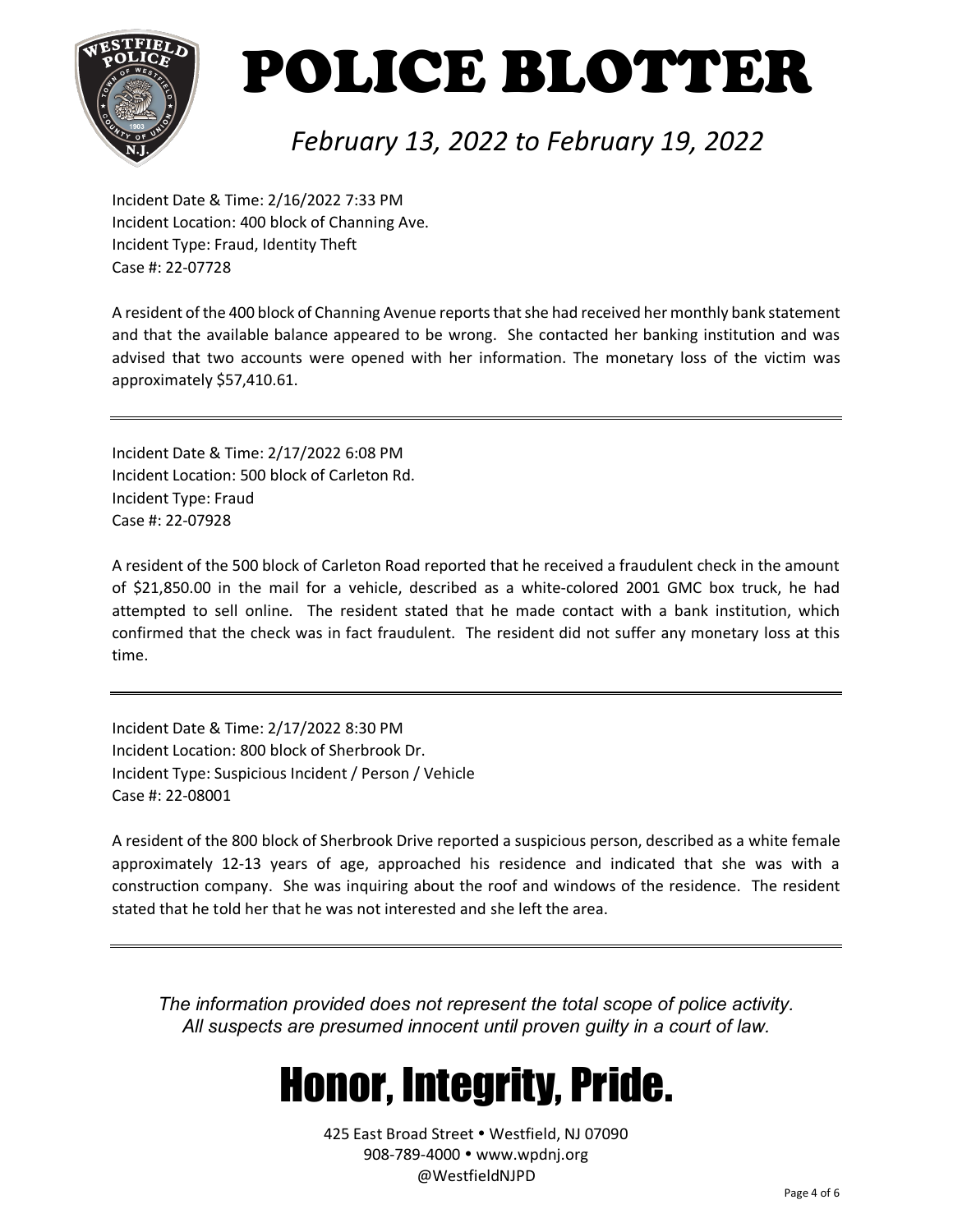

### *February 13, 2022 to February 19, 2022*

Incident Date & Time: 2/18/2022 7:09 PM Incident Location: 100 block of Park St. Incident Type: Fraud Case #: 22-08159

A resident reported that she received a call from a man that stated that her son had been involved in a crash and that bail needed to be posted. She was advised at that time that the bail was \$40,000.00 and that she needed to post \$11,500.00. She was instructed to place the money in an envelope and leave it to be picked up at her residence. A short time later, a male and female, both described as white in their late 20's early 30's, in a small gray SUV, responded to her residence and retrieved the envelope. It was later confirmed that the son had never been involved in a crash. The total monetary loss was \$11,500.00.

Incident Date & Time: 2/19/2022 8:00 AM Incident Location: 600 block of Summit Ave. Incident Type: Motor Vehicle - Burglary Case #: 22-08269

During a further investigation into a recent motor vehicle theft, a vehicle belonging to a resident of the 600 block of Summit Avenue was found to have been burglarized while parked in the driveway. The center console of the vehicle was ransacked with items being thrown about the interior. There is nothing of value reported to be missing at this time.

Incident Date & Time: 2/19/2022 8:00 AM Incident Location: 600 block of Summit Ave. Incident Type: Motor Vehicle - Burglary Case #: 22-08273

During a further investigation into a recent motor vehicle theft, a vehicle belonging to a resident of the 600 block of Summit Avenue was found to have been burglarized while parked in the driveway. The vehicle's interior was rummaged through by unknown party(s). There is nothing of value reported to be missing at this time.

*The information provided does not represent the total scope of police activity. All suspects are presumed innocent until proven guilty in a court of law.*

## Honor, Integrity, Pride.